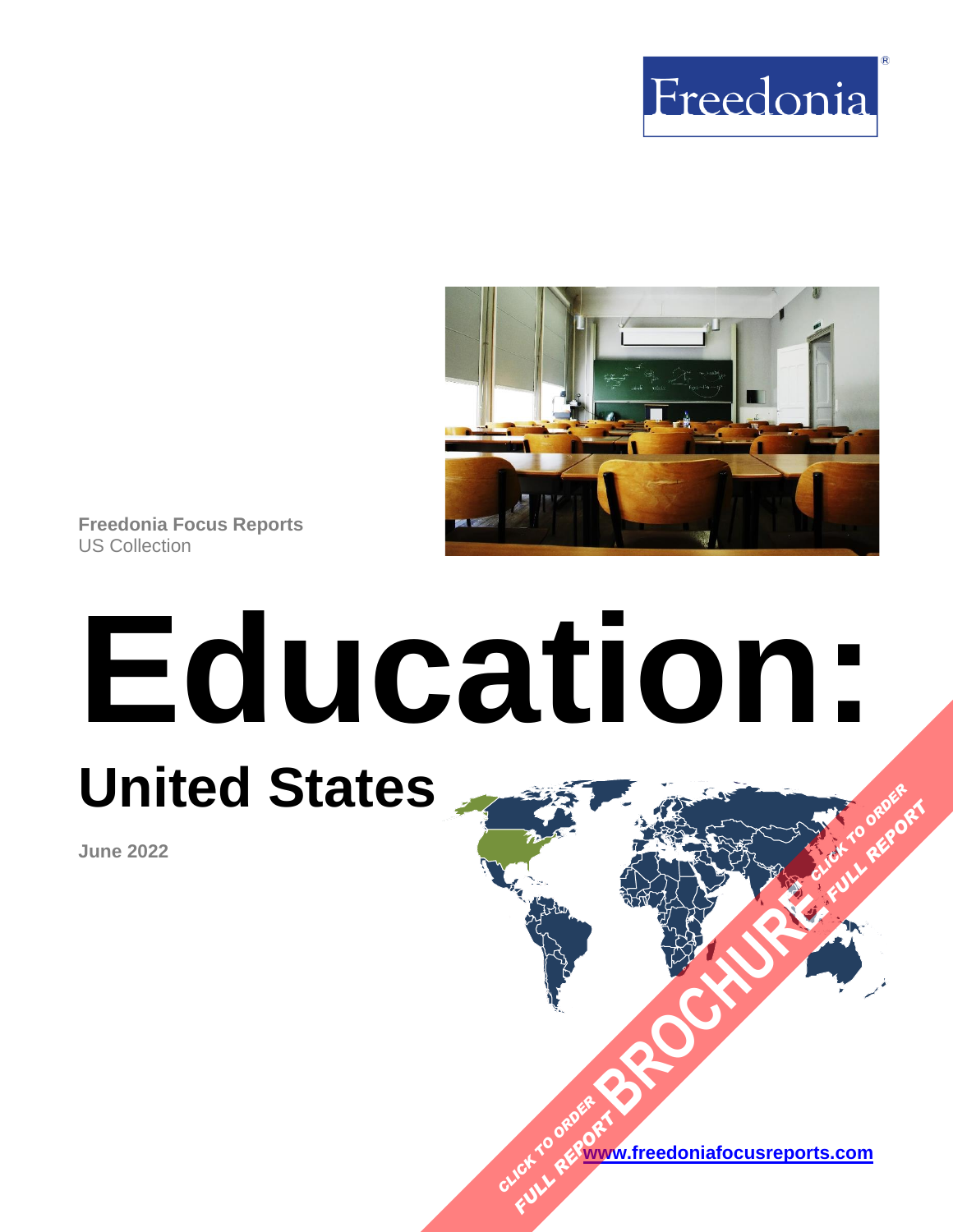# **Table of Contents**

|    | 1. Highlights                           | 3  |
|----|-----------------------------------------|----|
|    | 2. Market Environment                   | 5  |
|    | <b>Historical Trends</b>                | 5  |
|    | Key Economic Indicators                 | 7  |
|    | Demographic Trends                      | 8  |
|    | <b>International Education Overview</b> | 9  |
|    | <b>Regulatory Factors</b>               | 10 |
| 3. | <b>Segmentation &amp; Forecasts</b>     | 13 |
|    | Institutions                            | 13 |
|    | <b>Higher Education</b>                 | 15 |
|    | Public                                  | 18 |
|    | Private                                 | 18 |
|    | <b>Commercial &amp; Vocational</b>      | 20 |
|    | <b>Elementary &amp; Secondary</b>       | 22 |
|    | Day Care & Nursery                      | 24 |
|    | 4. Industry Structure                   | 27 |
|    | <b>Industry Characteristics</b>         | 27 |
|    | <b>Market Leaders</b>                   | 28 |
|    | <b>California Community Colleges</b>    | 28 |
|    | KinderCare                              | 28 |
|    | Penn Foster                             | 28 |
|    | 5. About This Report                    | 30 |
|    | Scope                                   | 30 |
|    | Sources                                 | 30 |
|    | <b>Industry Codes</b>                   | 31 |
|    | Freedonia Methodology                   | 31 |
|    | Resources                               | 33 |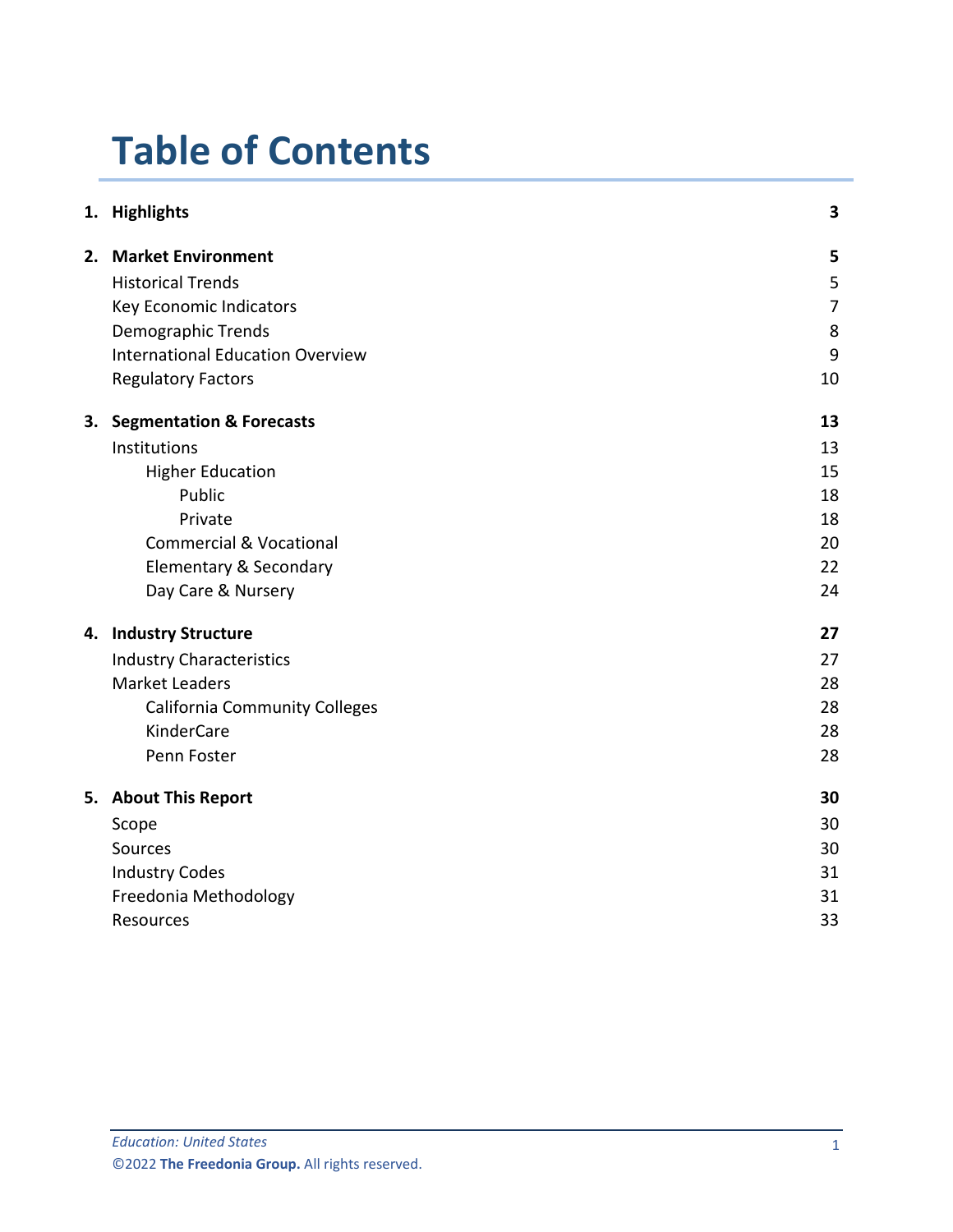# **List of Tables & Figures**

| Figure 1   Key Trends in US Education Personal Consumption Expenditures, 2021 - 2026      | 3  |
|-------------------------------------------------------------------------------------------|----|
| Figure 2   US Education Personal Consumption Expenditure Trends, 2011 - 2021              | 5  |
| Figure 3   US Education Real Personal Consumption Expenditure Trends, 2011 - 2021         | 6  |
| Table 1   Key Indicators for US Education Personal Consumption Expenditures, 2011 - 2026  | 7  |
| Figure 4   US Nominal Education Personal Consumption Expenditures by Institution, 2011 -  |    |
| 2026 (US\$ bil)                                                                           | 13 |
| Table 2   US Nominal Education Personal Consumption Expenditures by Institution, 2011 -   |    |
| 2026 (US\$ bil)                                                                           | 13 |
| Figure 5   US Nominal Education Personal Consumption Expenditures by Institution, 2011 -  |    |
| 2026 (%)                                                                                  | 14 |
| Table 3   US Real Education Personal Consumption Expenditures, 2011 - 2026 (2012US\$ bil) | 15 |
| Table 4   US Education Enrollment by Institution, 2011 - 2026 (000 persons)               | 15 |
| Table 5   US Education Personal Consumption Expenditures by Institution, 2011 - 2026      |    |
| $(2012US\$ mil)                                                                           | 15 |
| Figure 6   US Median Usual Weekly Earnings by Educational Attainment, 2020 (US\$)         | 17 |
| Figure 7   US Private & Public Elementary & Secondary Service Spending by Source, 2011 -  |    |
| 2021 (2012US\$ bil)                                                                       | 22 |
| Table 6   NAICS & SIC Codes Related to Education                                          | 31 |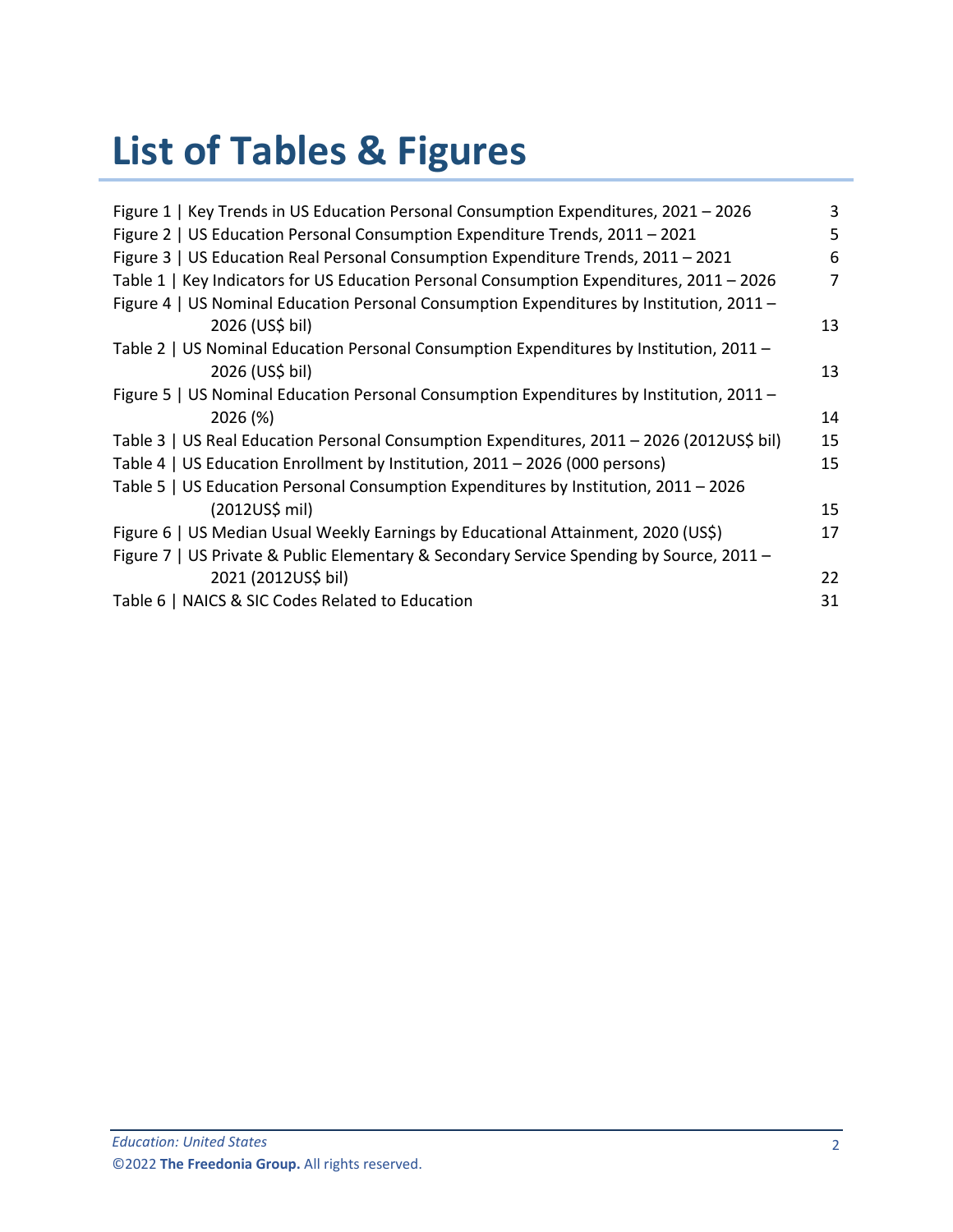# <span id="page-3-0"></span>**5. About This Report**

# <span id="page-3-1"></span>**Scope**

This report forecasts to 2022 and 2026 US education personal consumption expenditures (PCE) in nominal US dollars. Select US enrollment figures are forecast to 2026. Total PCE is segmented by institution in terms of:

- higher education
	- o public
	- o private
- commercial and vocational
- elementary and secondary
- day care and nursery

To illustrate historical trends, total spending, total enrollment, and the various segments are provided in annual series from 2011 to 2021.

This report includes the expenditures of individuals and nonprofit institutions that primarily serve individuals. Spending subsidized by third parties, including the government, is also included, though government spending on public education is excluded. Homeschooling, in which the substantive instruction and training is provided by a noninstitutional entity such as a parent or guardian, is excluded. Homeschooling through online schools or through relationships with physical schools is included. This report excludes spending on education-related goods, as well as spending by US citizens on education in foreign countries. Spending by foreign citizens on education in the US is included.

Key macroeconomic indicators are also provided with quantified trends. Other various topics, including profiles of pertinent leading companies, are covered in this report. A full outline of report items by page is available in the Table of Contents.

# <span id="page-3-2"></span>**Sources**

*Education: United States* (FF95060) represents the synthesis and analysis of data from various primary, secondary, macroeconomic, and demographic sources, such as:

- firms participating in the industry, and their suppliers and customers
- government/public agencies
- intergovernmental and non-governmental organizations
- trade associations and their publications
- the business and trade press
- indicator forecasts by The Freedonia Group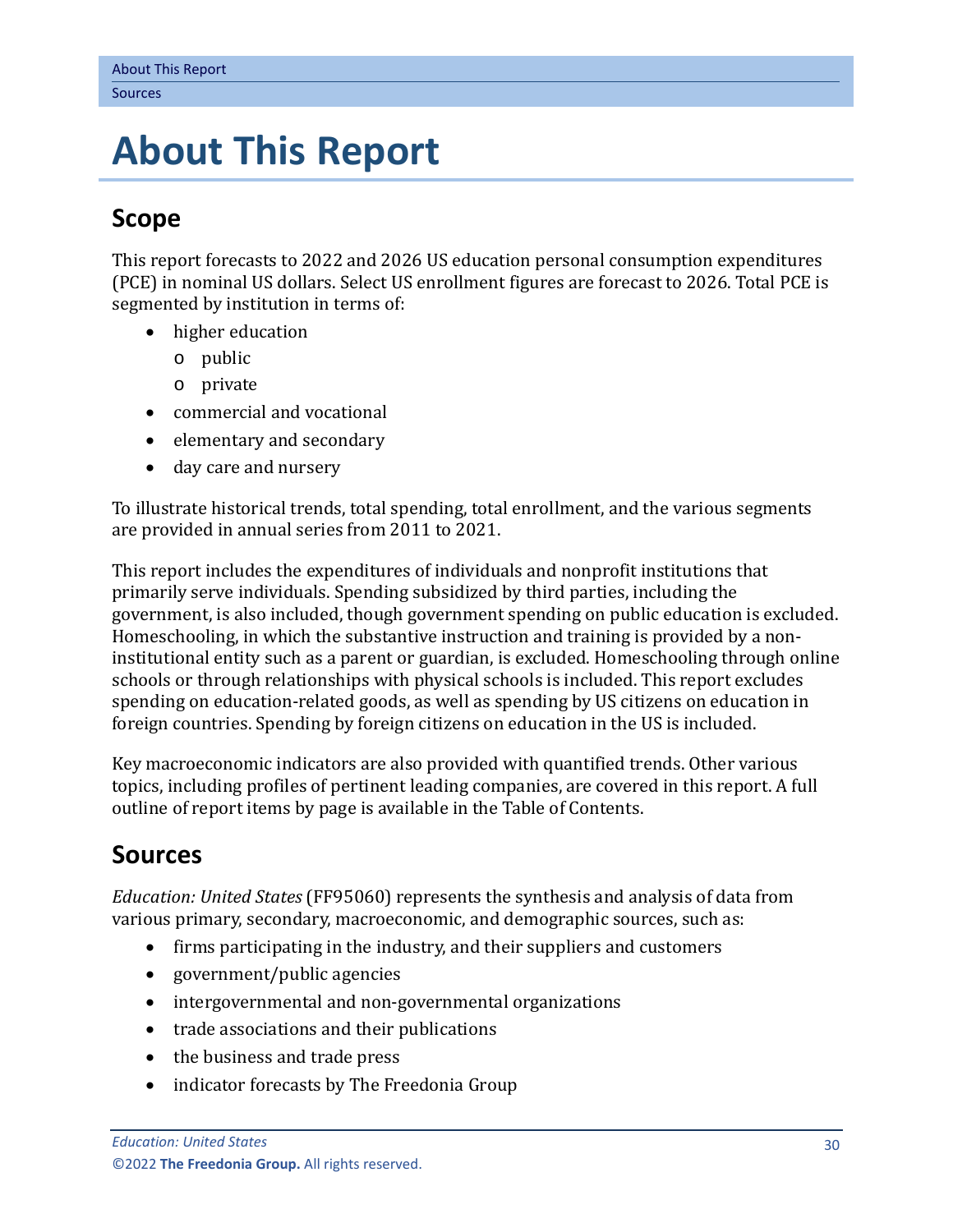• the findings of other reports and studies by The Freedonia Group and Simba Information

Specific sources and additional resources are listed in the Resources section of this publication for reference and to facilitate further research.

# <span id="page-4-0"></span>**Industry Codes**

<span id="page-4-2"></span>

| Table 6   NAICS & SIC Codes Related to Education |                                                                 |                                           |                                                     |  |  |  |
|--------------------------------------------------|-----------------------------------------------------------------|-------------------------------------------|-----------------------------------------------------|--|--|--|
| NAICS/SCIAN 2017                                 |                                                                 | <b>SIC</b>                                |                                                     |  |  |  |
| North American Industry Classification System    |                                                                 | <b>Standard Industrial Classification</b> |                                                     |  |  |  |
| 611110                                           | <b>Elementary and Secondary Schools</b>                         | 8211                                      | Elementary and Secondary Schools                    |  |  |  |
| 611210                                           | Junior Colleges                                                 | 8221                                      | Colleges, Universities, and Professional Schools    |  |  |  |
| 611310                                           | Colleges, Universities, and Professional Schools                | 8222                                      | Junior Colleges and Technical Institutes            |  |  |  |
| 611410                                           | <b>Business Schools and Computer and Management</b><br>Training | 8243                                      | Data Processing Schools                             |  |  |  |
| 61151                                            | <b>Technical and Trade Schools</b>                              | 8244                                      | <b>Business and Secretarial Schools</b>             |  |  |  |
| 6116                                             | Other Schools and Instruction                                   | 8249                                      | <b>Vocational Schools, NEC</b>                      |  |  |  |
| 611710                                           | <b>Educational Support Services</b>                             | 8299                                      | Schools and Educational Services, NEC               |  |  |  |
| 624410                                           | Child Day Care Services                                         | 8331                                      | Job Training and Vocational Rehabilitation Services |  |  |  |
|                                                  |                                                                 | 8351                                      | <b>Child Day Care Services</b>                      |  |  |  |

Source: US Census Bureau

# <span id="page-4-1"></span>**Freedonia Methodology**

The Freedonia Group, a subsidiary of MarketResearch.com, has been in business for more than 30 years and in that time has developed a comprehensive approach to data analysis that takes into account the variety of industries covered and the evolving needs of our customers.

Every industry presents different challenges in market sizing and forecasting, and this requires flexibility in methodology and approach. Freedonia methodology integrates a variety of quantitative and qualitative techniques to present the best overall picture of a market's current position as well as its future outlook: When published data are available, we make sure they are correct and representative of reality. We understand that published data often have flaws either in scope or quality, and adjustments are made accordingly. Where no data are available, we use various methodologies to develop market sizing (both top-down and bottom-up) and then triangulate those results to come up with the most accurate data series possible. Regardless of approach, we also talk to industry participants to verify both historical perspective and future growth opportunities.

Methods used in the preparation of Freedonia market research include, but are not limited to, the following activities: comprehensive data mining and evaluation, primary research,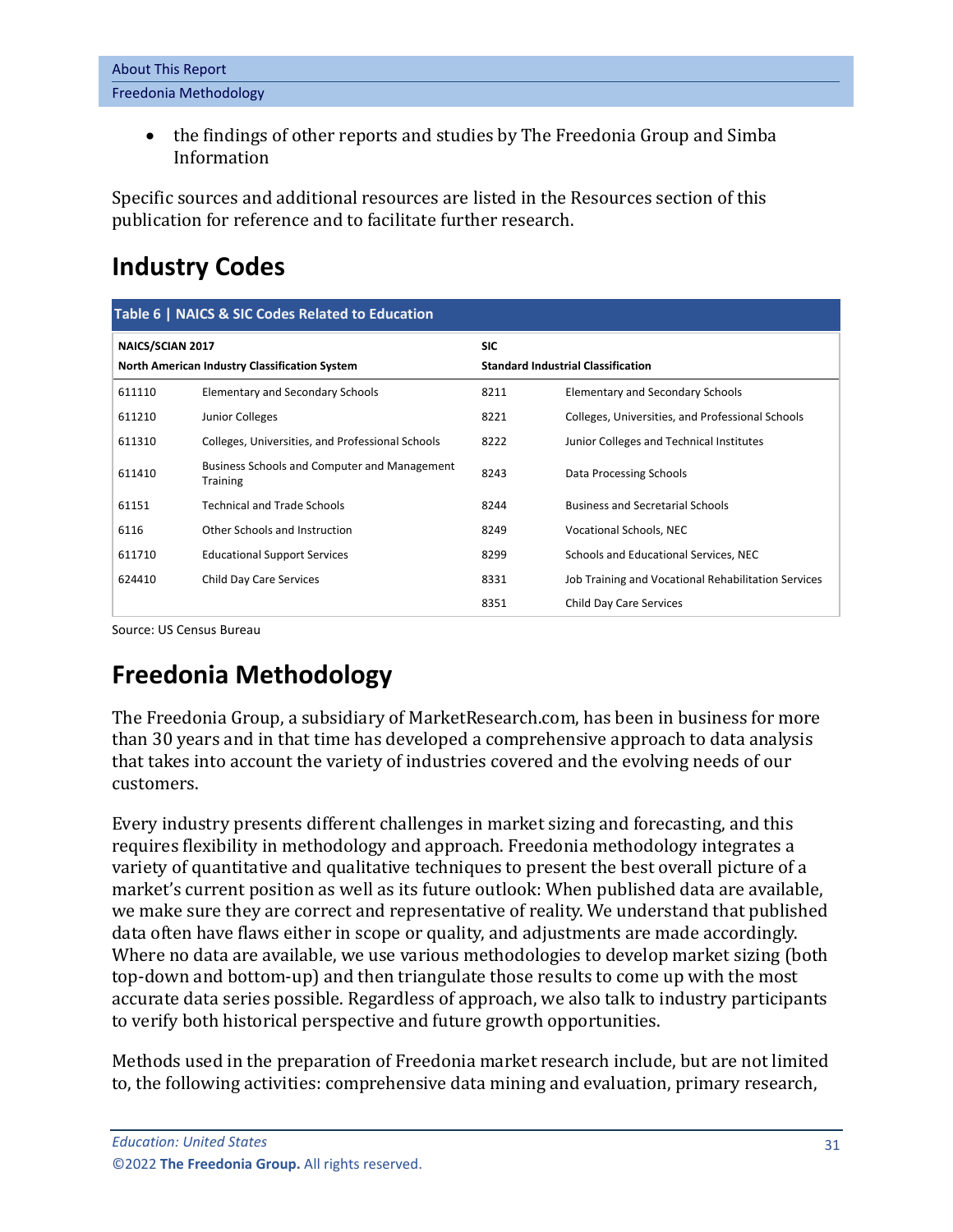| <b>About This Report</b> |
|--------------------------|
| Freedonia Methodology    |

consensus forecasting and analysis, ratio analysis using key indicators, regression analysis, end use growth indices and intensity factors, purchase power parity adjustments for global data, consumer and end user surveys, market share and corporate sales analysis, product lifespan analysis, product or market life cycle analysis, graphical data modeling, long-term historical trend analysis, bottom-up and top-down demand modeling, and comparative market size ranking.

Freedonia quantifies trends in various measures of growth and volatility. Growth (or decline) expressed as an average annual growth rate (AAGR) is the least squares growth rate, which takes into account all available datapoints over a period. The volatility of datapoints around a least squares growth trend over time is expressed via the coefficient of determination, or  $r^2$ . The most stable data series relative to the trend carries an  $r^2$  value of 1.0; the most volatile – 0.0. Growth calculated as a compound annual growth rate (CAGR) employs, by definition, only the first and last datapoints over a period. The CAGR is used to describe forecast growth, defined as the expected trend beginning in the base year and ending in the forecast year. Readers are encouraged to consider historical volatility when assessing particular annual values along the forecast trend, including in the forecast year.

# **Copyright & Licensing**

The full report is protected by copyright laws of the United States of America and international treaties. The entire contents of the publication are copyrighted by The Freedonia Group.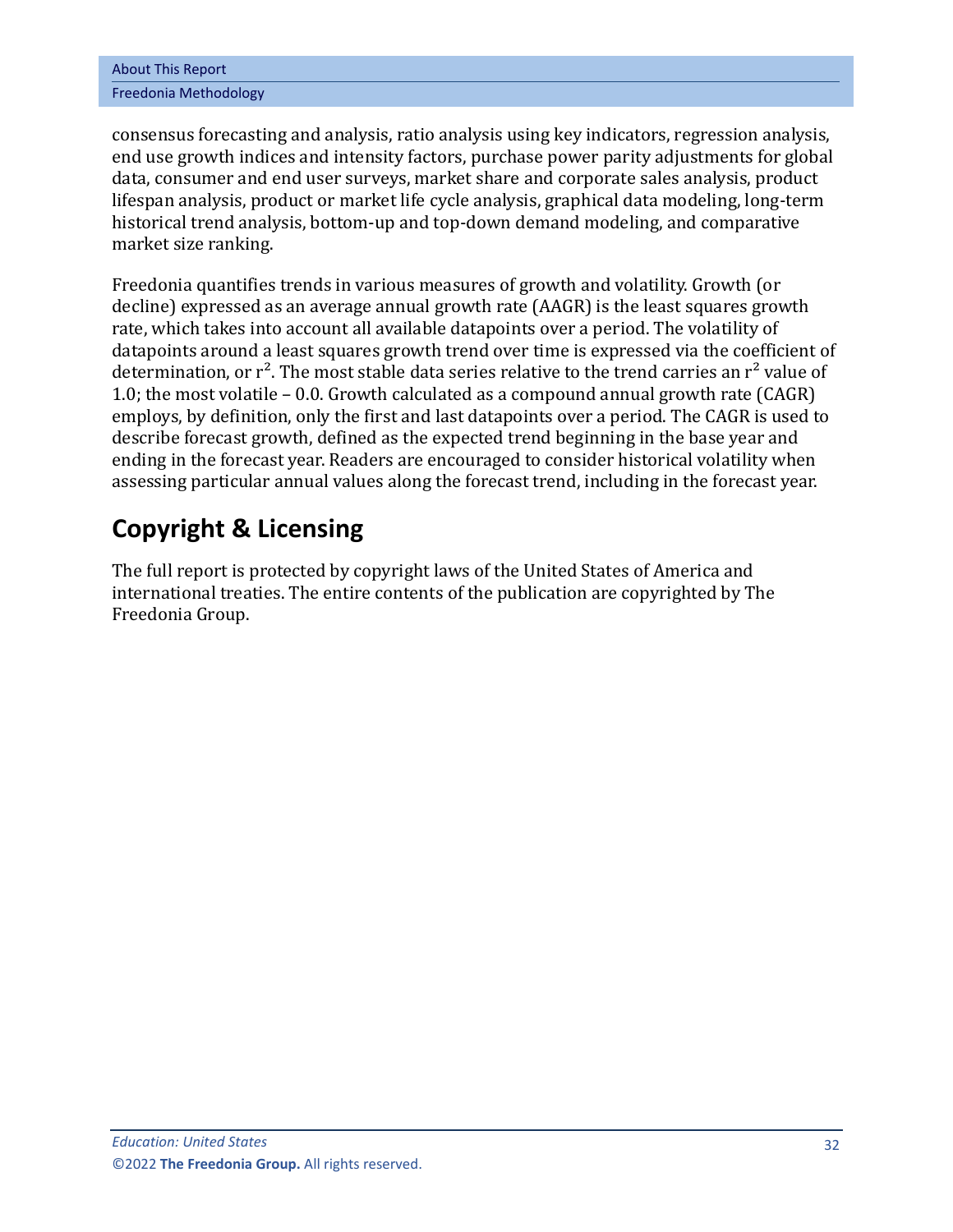## <span id="page-6-0"></span>**Resources**

## **The Freedonia Group**

#### **[Freedonia Industry Studies](http://www.freedoniagroup.com/Home.aspx?ReferrerId=FL-Focus)**

*[Global Central Heating Boilers](http://www.freedoniagroup.com/DocumentDetails.aspx?ReferrerId=FL-FOCUS&studyid=4117) [Private Security Services](http://www.freedoniagroup.com/DocumentDetails.aspx?ReferrerId=FL-FOCUS&studyid=3764)*

#### **[Freedonia Focus Reports](https://www.freedoniafocusreports.com/redirect.asp?progid=89534&url=/)**

*[Books: United States](https://www.freedoniafocusreports.com/Books-United-States-FF25010/?progid=89534) [College Course Materials: United States](https://www.freedoniafocusreports.com/College-Course-Materials-United-States-FF25021/?progid=89534) [Commercial Printing: United States](https://www.freedoniafocusreports.com/Commercial-Printing-United-States-FF25012/?progid=89534) [Contract Cleaning Services: United States](https://www.freedoniafocusreports.com/Contract-Cleaning-Services-United-States-FF95021/?progid=89534) [Demographics: United States](https://www.freedoniafocusreports.com/Demographics-United-States-FF95050/?progid=89534) [Employment Services: United States](https://www.freedoniafocusreports.com/Employment-Services-United-States-FF95011/?progid=89534) [Janitorial Equipment & Supplies: United States](https://www.freedoniafocusreports.com/Janitorial-Equipment-Supplies-United-States-FF90012/?progid=89534) [PreK-12 Instructional Materials: United States](https://www.freedoniafocusreports.com/PreK-12-Instructional-Materials-United-States-FF25020/?progid=89534)*

#### **[Freedonia Custom Research](http://www.freedoniagroup.com/CustomResearch.aspx?ReferrerId=FL-Focus)**

#### **Simba Information**

*[PreK-12 Policy & Budget Outlook, 2022-2023](https://www.simbainformation.com/PreK-Policy-Budget-Outlook-31435465/?progid=89534) [The State of College Course Materials 2021-2023](https://www.simbainformation.com/State-College-Course-Materials-30461068/?progid=89534)*

## **Trade Publications**

*The Chronicle of Higher Education EdSource Educational Leadership Education Week Education World THE Journal* 

## **Agencies & Associations**

American Association of Colleges of Osteopathic Medicine Association for Career and Technical Education Association of American Colleges and Universities Association of American Medical Colleges Association of American Veterinary Medical Colleges Bureau of Labor Statistics College Board